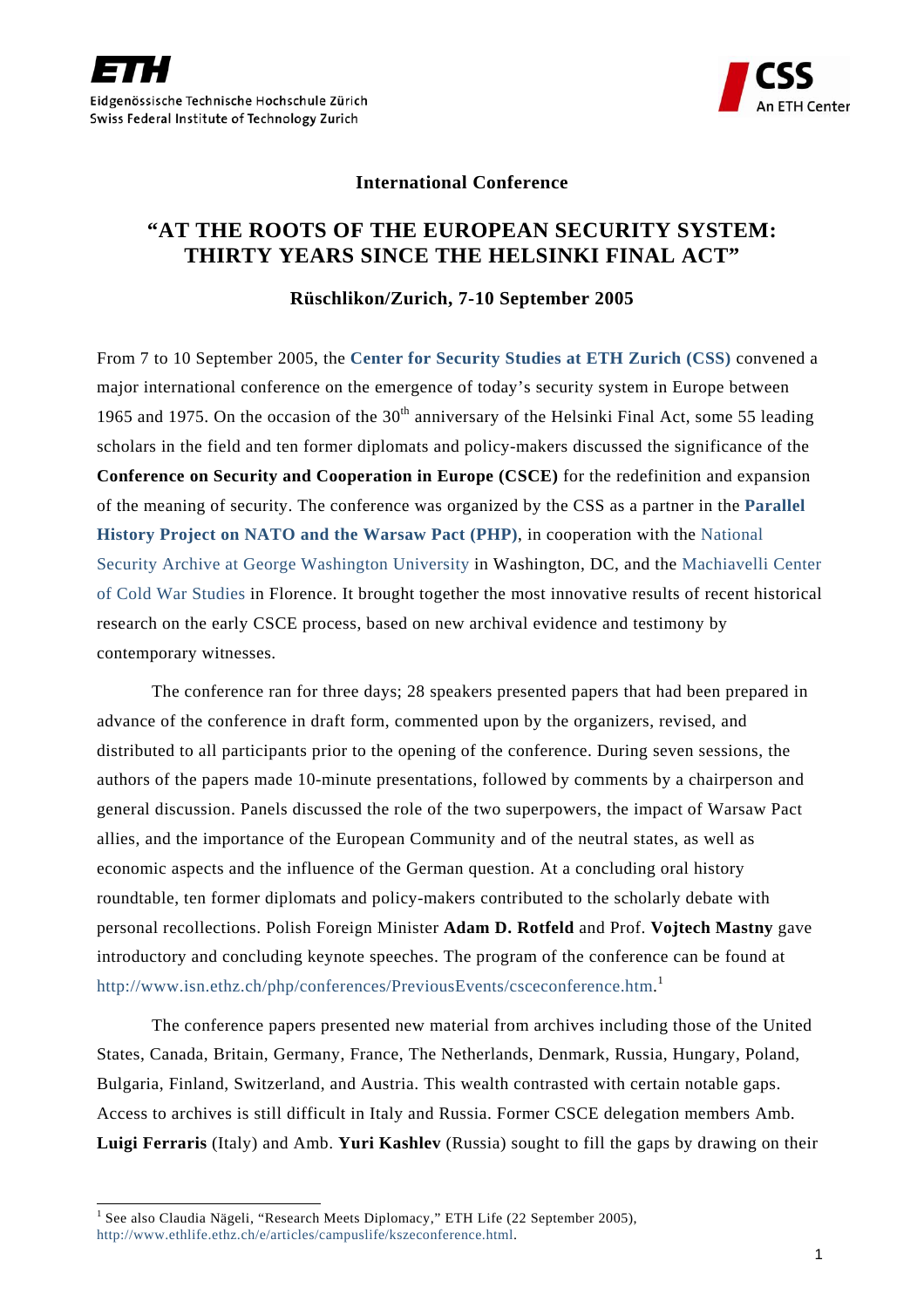personal memories and their publications on the  $CSCE<sup>2</sup>$  $CSCE<sup>2</sup>$  $CSCE<sup>2</sup>$  Other notable gaps included the French and British perspectives on the multilateral negotiations in Helsinki and Geneva – the respective viewpoints, however, were provided by comments by former CSCE delegation member Amb. **JacquesAndréani** (France) and Sir Crispin Tickell of the British Foreign Office.<sup>3</sup> Also missing at the conference were contributions on the impact of interesting CSCE participants such as Yugoslavia, Norway, or Denmark, – the latter two are hardly mentioned at all in the scholarly literature on the CSCE process. While no scholarly paper was presented on the unique position of Romania, CSCE delegation member Amb. **Nicolae Ecobescu** (Romania) at various occasions offered Romanian viewpoints. In the session on the neutrals, a contribution on Sweden's leading role in CSCE disarmament questions was missing.

\* \* \* \* \*

The conference opened with then Polish Foreign Minister **Adam D. Rotfeld's** keynote address on "The Helsinki Process: Status Quo vs. Fundamental Change". Rotfeld cautioned against arguing that Socialism in Eastern Europe had merely collapsed because of the decisions taken in Helsinki in 1975. He emphasized that the transformations in Eastern Europe in 1989/90 were mainly due to the inefficiency of the totalitarian systems and the widespread dissatisfaction in Eastern Europe societies, leading to the emergence of a democratic opposition such as the Polish *Solidarity* movement. However, the Helsinki process – feeding into Mikhail Gorbachev's *glasnost* and *perestroika* –significantly contributed to preventing bloodshed when the Cold War ended. The momentous transformation in Eastern Europe took place within a framework defined by democratic states. The Helsinki process created external conditions for the internal legitimization of a democratic opposition and undermined totalitarian regimes by weakening the principle of noninterference in internal affairs. Reviewing the CSCE/OSCE framework for monitoring the agreed norms and commitments after 1975, Rotfeld called for making the OSCE institutions more effective without destroying the flexibility, "lightness", and relative low costs of the OSCE as an organization. Recalling his encounters with Yuri Vorontsov, the head of the Soviet delegation, at the Belgrade meeting in 1977, Rotfeld emphasized the cooperative atmosphere at the CSCE that allowed participants to address sensitive issues as well.

\* \* \* \* \*

In a first session, entitled "**The Superpowers and European Détente**", intense debate ensued over the extent to which the CSCE was an instrument of the Western European powers, as opposed to that of a disinterested US. To a remarkable degree, the controversy dwelled on the ambivalent role in the process played by US Secretary of State Henry Kissinger in particular. **Mike Morgan** (Yale University), choosing a North American rather than an exclusively US focus,

<span id="page-1-0"></span> 2 Luigi V. Ferraris, *Testimonianze di un negoziato, Helsinki–Ginevra–Helsinki* (Padova: Cedam, 1977); Yuri Kashlev, *Helsinkski protsess, 1975-2005: Svet I teni glazami uchastnika* (Moscow: Izvestiya, 2005). Also, while Greek and Turkish as well as the Yugoslav archives are not accessible for foreign researchers, some aspects of their role in the CSCE process was covered at the conference in the contribution by Kostadin Grozev and Jordan Baev.

<span id="page-1-1"></span><sup>3</sup> See also the excellent selection of British CSCE documents in *Documents on British Policy Overseas*, series III, vol. II, ed. by Keith Hamilton (London: The Stationery Office, 1998) and Andréani's book *Le piege: Helsinki et la chute du communisme* (Paris: Odile Jacob, 2005).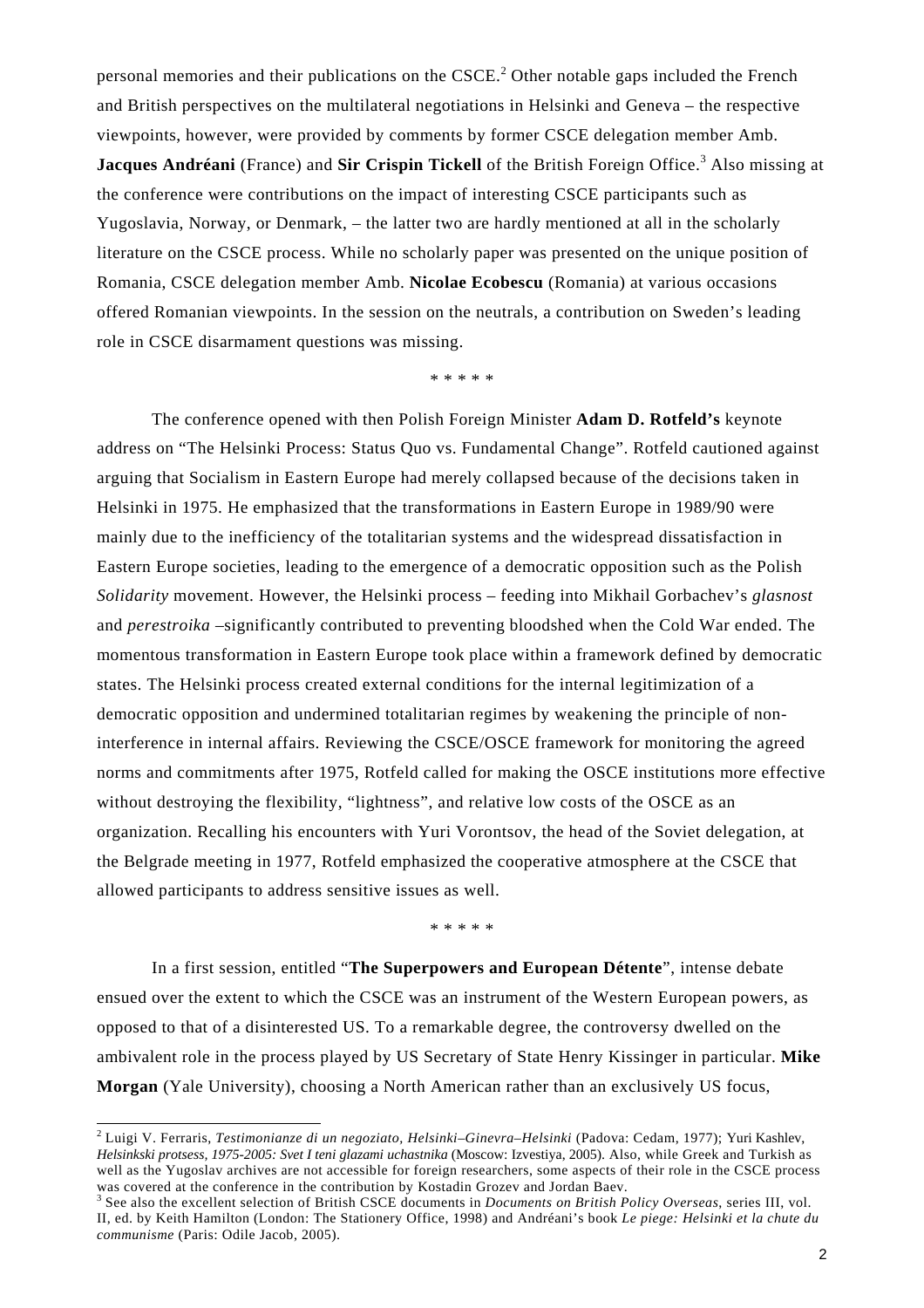brought to light the notion of "Atlanticism" as a reference point for both Washington and Ottawa. Their first goal, he maintained, was to improve alliance solidarity in a time of West-West turmoil. In terms of methods and expectations, however, these two governments followed different paths. While the US was careful to retain the status quo of power relations in Europe, Canada sought a change of the status quo between East and West and wanted to push for the full extent of what seemed possible. As the first in a series of speakers, Morgan emphasized the late, yet decisive change of Kissinger's attitude in 1975. This reconsideration was examined by **Jussi Hanhimäki** (Graduate Institute of International Studies, Geneva). Why did Kissinger become instrumental in hammering out the actual CSCE Final Act when Washington had not considered the CSCE as a goal in its own right for a long time? According to Hanhimäki, two rationales were at work. First, Washington began to link the CSCE with its own détente with the Soviet Union, offering Moscow the CSCE "carrot" in return for a non-aggression policy, for example in the Middle East. Second, the US reckoned there were interesting gains to be made because the Soviet Union wanted and needed the CSCE so much. According to Hanhimäki, the CSCE was therefore a means to an end, rather than a goal, for the US. **Jeremi Suri** (University of Wisconsin, Madison), likewise evaluating Kissinger's role in the CSCE process, ascertained with reference to Kissinger's writings of the 1950s and 1960s that the secretary of state was in fact intimately familiar with the Europeans' point of view. Also, Kissinger had always been a man not only of *realpolitik*, but also of moral convictions. How could he then be so strongly at odds with the Europeans when it came to the CSCE? Kissinger's attitude was in line with a parallel reconception of security on both sides of the Atlantic in the late 1960s, Suri claimed. While in the US, stability and crisis avoidance, bilateral arms control, and détente for security were the maxims after the caesura of 1962/63, the Western European countries were aiming for integration, consultation, and human rights as exemplified in the European Commission's "Davignon report". Because the Europeans had in the process agreed on an agenda, set up a consultation process, and gained unprecedented momentum, Kissinger felt the need to catch up starting July 1974. His approach was to use the European position to weaken the Soviet position through bilateral channels. In summary, Suri argued, "Helsinki" reflected a moment of flux in the debate on security in the 1960s and 1970s that was not resolved with the Final Act. In his comments, **Andreas Wenger** (Center for Security Studies, ETH Zurich) spotted a difference between the interpretations of Kissinger's repositioning as either reluctance (Hanhimäki) or the result of a learning curve (Suri). The question of whether Kissinger really changed his views was vividly resumed in the discussion and carried over into many of the other sessions and panels.

 The second panel of this session looked at the attitudes of the second superpower, the **Soviet Union**. The common difficulty of all contributions was the lack of primary sources. **Marie-Pierre Rey** (University of Paris 1 Panthéon-Sorbonne) discussed the functions of the CSCE for the Soviet Union from 1965 to 1975. On a symbolic level, the original idea had been to finally bring closure to World War II. On a political level, Moscow wanted to fix principles that should govern its international relations in the future and would establish a privileged pan-European dialog. Economically, Moscow expected help for its worsening economic situation and decreasing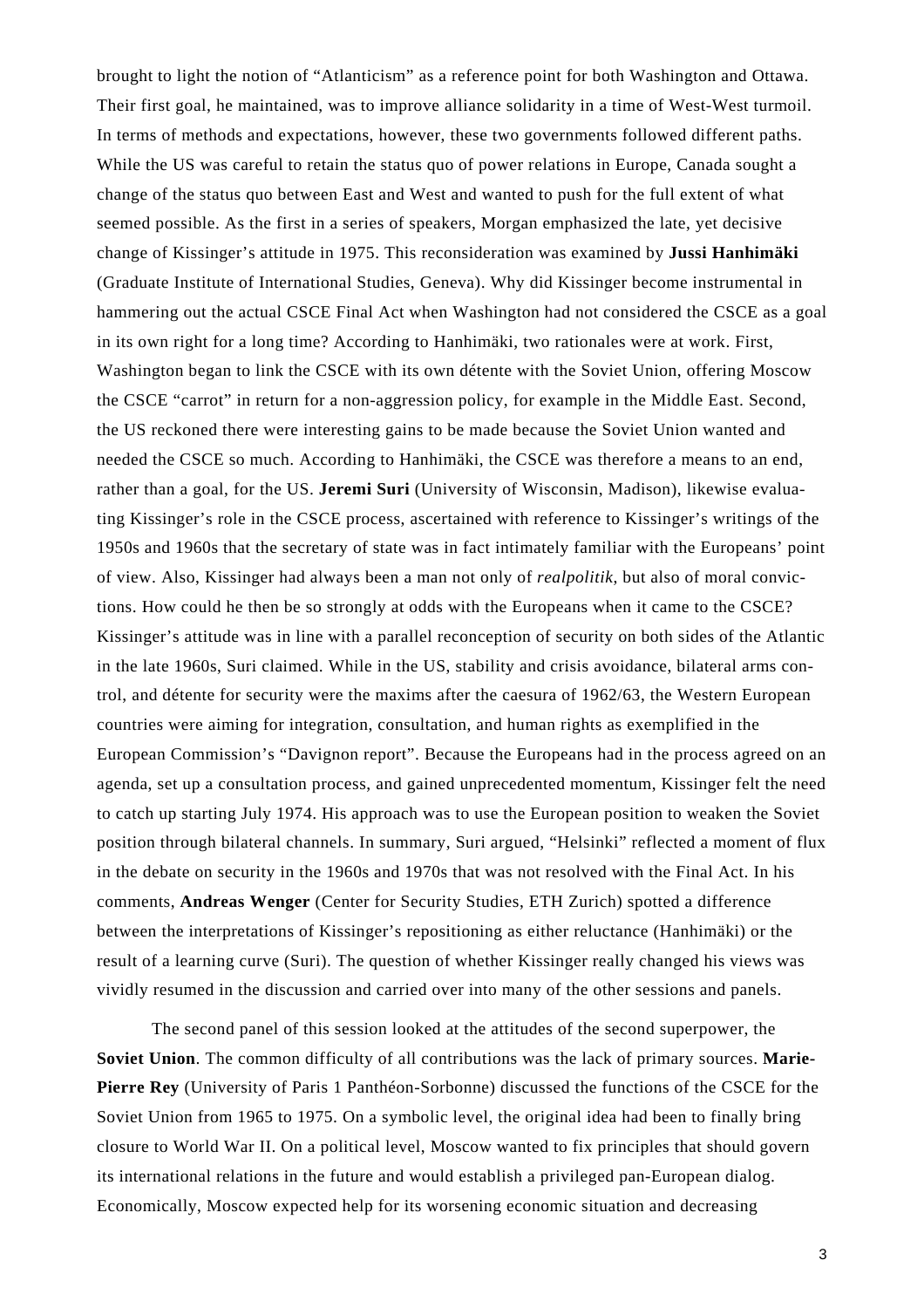industrial production. Rey recalled the great risk incurred by Moscow of not achieving the goal of its long-desired pan-European conference. The Soviet Foreign Ministry, she observed, was entirely in favor of the CSCE, since the ministry expected to increase its internal functions. The Soviet leadership, however, was divided on the impact of the conference. **Svetlana Savranskaya** (National Security Archive, Washington) followed up on the Soviet position on the CSCE, which she described as well thought-out and highly calculated. The Soviet aims, however, did not only concern the borders in Europe, but were equally geared towards a new vision of Europe. Achieving this goal, Moscow felt, was worth many concessions, as Savranskaya made clear. In a close examination of the positions within the Soviet leadership, she spotted no divisions in the Politburo. Secretary-General of the CPSU Leonid I. Brezhnev was willing to go very far and even involved himself personally in formulating the positions. He met bilaterally with Anatoli Kovalev, the head of the Soviet delegation, which was unprecedented. The Politburo as a compartmentalized body could not possibly oppose this strong position held by Brezhnev and Andrei A. Gromyko, the foreign minister, Savranskaya concluded. **Yuri Kashlev** (Diplomatic Academy, Moscow) underlined Brezhnev's strong views in favor of the CSCE, but qualified them by emphasizing that the main interests of the secretary-general concerned the political-military side of the process. Kashlev emphasized the importance of Kovalev as the driving force behind the CSCE, as the person who persuaded Brezhnev of its importance. Kovalev also initiated the publication of the Final Act. On 2 August 1975, this landmark agreement was made public in 20 million newspaper copies throughout the Soviet Union. Hence, Soviet citizens learned about human rights issues from government channels for the first time. At the heart of the ensuing discussion was the question of power politics vs. public diplomacy. Many emphasized that Moscow's "pan-European dialog" was a tool for sowing discord among the Atlantic alliance, while others stressed that the CSCE period laid the groundwork for the *perestroika* of the Gorbachev period.

\* \* \* \* \*

In two consecutive panels on **Eastern strategies in the early CSCE process**, six papers shed light on the rather different roles of Hungary, the GDR, Poland, Bulgaria, and China from 1964 to 1975. **Douglas Selvage** (Office of the Historian, US Department of State, Washington) and **Csaba Békés** (Cold War History Research Center, Budapest) both analyzed Warsaw Pact preparations for a European Security Conference from 1964 to 1969–70. Based on Hungarian records of the multilateral meetings of the Warsaw Pact, Békés argued that Moscow's allies played a much more significant role in shaping the common policy of the Soviet bloc than previously assumed. After the July 1966 Bucharest declaration, Moscow encouraged Warsaw Pact member states to engage in bilateral negotiations with Western European countries on the issue of a pan-European conference. Hungary, Poland, and Romania used the opportunity to quickly emancipate themselves from the Soviet Union and to present themselves as legitimate partners in international politics. Békés emphasized the hitherto mostly unknown Hungarian–Soviet tandem that successfully mediated between the hard-line Polish and GDR positions and the more conciliatory Romanian stance during the genesis of the Warsaw Pact's Budapest declaration of 17 March 1969.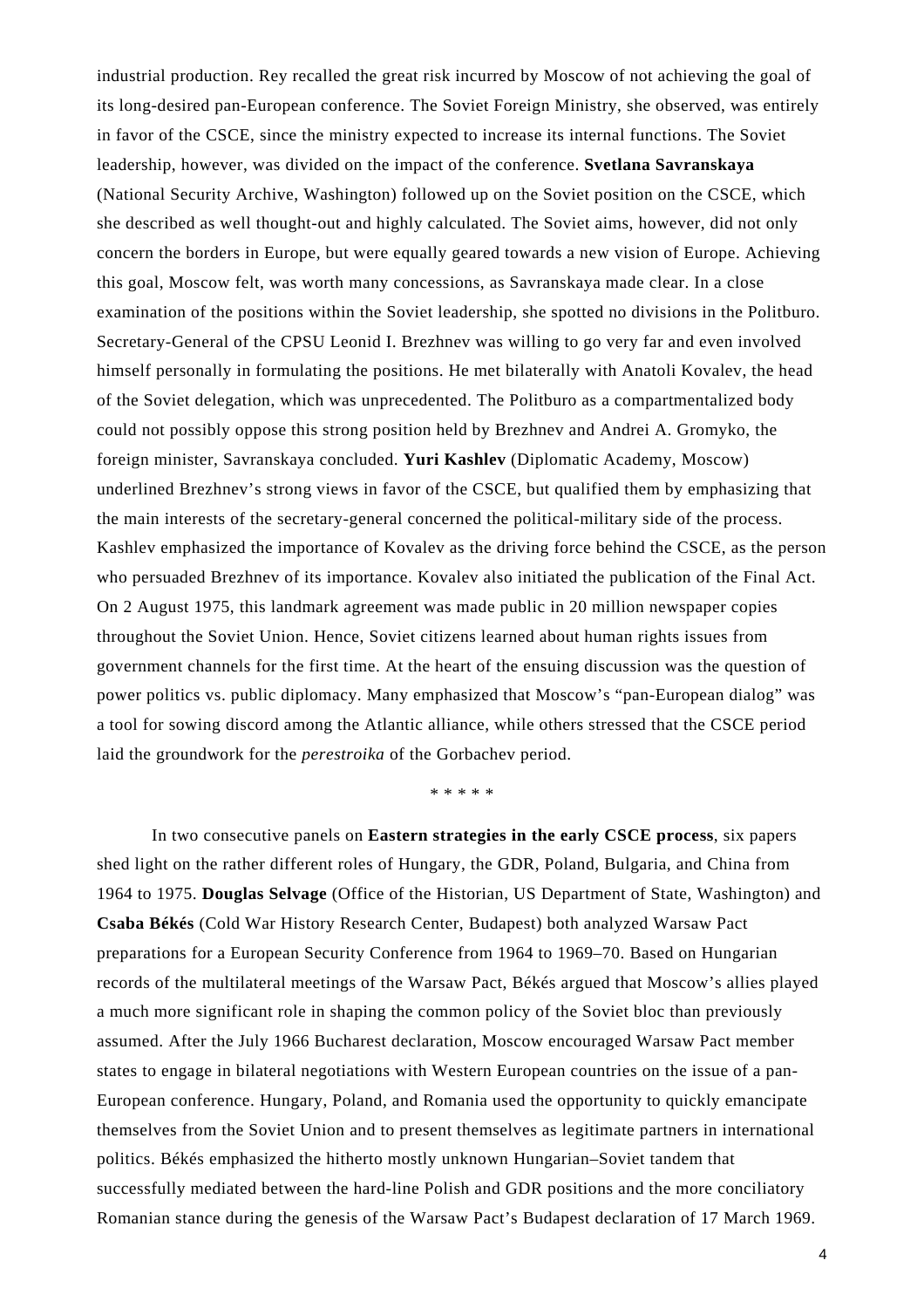The eventual compromise position involved a serious concession on the Soviet side, as Moscow had to abandon its idea of publishing a general political declaration. In 1969–70, Hungary became the closest collaborator of Soviet détente diplomacy because Budapest – unlike Warsaw, Prague, and East Berlin – had nothing to lose from a European settlement, but rather hoped to gain much in further developing contacts with the West. Thus, Békés argued, a "special relationship" evolved between Moscow and Budapest, with Hungary neutralizing excessive Polish, GDR, and Romanian proposals at Warsaw Pact meetings on behalf of the Soviet Union. **Douglas Selvage** traced Poland's role in the internal Warsaw Pact debates, drawing on newly available Polish, East German, West German, and US sources. Poland mainly sought to use the security conference proposal to unify the Warsaw Pact behind a hard line towards West Germany. In 1964, Poland launched a multilateral project to forestall bilateral negotiations between Bonn and Poland's allies, especially the Soviet Union. When the Soviets transformed the project from a mere propaganda device into a tool to accelerate bilateral negotiations between Moscow and Bonn, Poland sought to defer a security conference and made its own bilateral advances to West Germany in May 1969. In November 1969, Warsaw submitted a new proposal to various Western countries including the United States without informing its Warsaw Pact allies. Selvage argued that the intra-pact debates over a European security conference between 1964 and 1969 were not so much concerned with the notion of a European security conference as with the normalization of relations with Bonn, that is, with Communist sovereignty and the German question.

**Wanda Jarzabek** (Polish Academy of Sciences, Warsaw) complemented Selvage's paper on the Polish role in the mid-1960s by presenting an overview over Polish views on the CSCE from 1964 to 1989. In her opinion, Polish archival sources cannot answer the question of whether Rapacki's 1964 idea was an independent Polish plan or whether it was inspired by Moscow. The records reveal that in the multilateral Dipoli talks and during the Geneva negotiations, the Polish delegation concentrated on Basket I (security) and in particular on the inviolability of borders. Jarzabek argued that Poland was satisfied both with the 1973 Helsinki Recommendations and the 1975 Helsinki Final Act. Poland regarded the Declaration of Principles as a success of Polish diplomacy, despite the inclusion of a clause on the peaceful change of borders. Jarzabek also touched upon the follow-up meetings in Belgrade (1977–78) and Madrid (1980–83), where Poland apparently successfully mediated between US efforts to turn the CSCE into a human-rights tribunal (Basket III) and Soviet efforts to focus primarily on the implementation of confidence-building measures in Basket I. After the introduction of martial law in Poland in 1981, however, Western sympathy and support for Polish ideas on military détente were replaced by Western denunciations of Poland's poor human-rights record. Nevertheless, the CSCE process allowed Warsaw to participate with increasing flexibility in international politics in the 1980s. **Federica Caciagli** (University of Rome) added to Selvage's paper by analyzing the role and aims of the GDR in the CSCE process from 1969 to 1975. As Caciagli underlined, the GDR hoped to make the division of Germany irreversible and to use the CSCE process to settle issues not covered by either the 1970 Moscow Treaty or the 1972 Basic Treaty (*Grundlagenvertrag*). East Berlin hoped to achieve full

5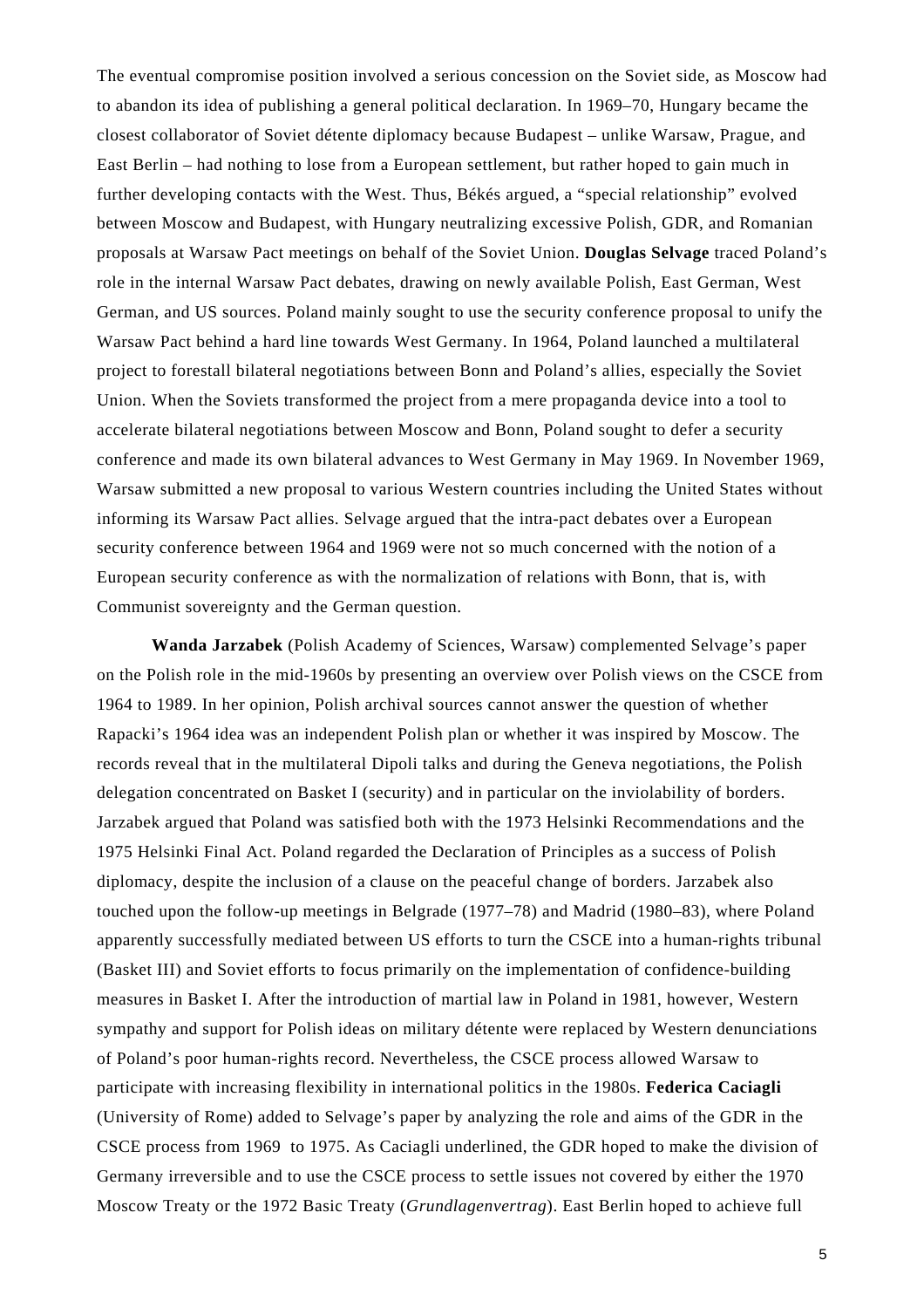rather than basic diplomatic recognition by the Federal Republic, and the immutability of frontiers rather than their simple inviolability. The GDR saw the CSCE as a chance to meet the goals it had failed to obtain in the *Ostpolitik* negotiations and in the political bargain that had been negotiated by the Soviet Union primarily to Moscow's advantage. In a move that was reminiscent of the Polish evaluation, the SED also – somewhat surprisingly – characterized the Final Act as a successful achievement. Despite the undesirable longer-term effects of Basket II and III (and even Basket I), the GDR advanced in the process of emancipation from Soviet *Deutschlandpolitik*: The division of Germany remained in place for another 15 years; the two German states had participated in the CSCE as two separate states, and as such they were admitted to the United Nations.

Whereas Poland and the GDR had vital interests to defend in the CSCE process, Bulgaria – like Hungary – was more at ease with the multilateral détente of the early 1970s. The process of détente in Europe, however, also had important regional aspects in the Balkans, as **Kostadin Grozev** and **Jordan Baev** (Cold War Research Group Bulgaria, Sofia) emphasized in their joint paper. The key trends in the Balkan region in the late 1960s and early 1970s were Romania's deviation from Moscow, following similar trends in Yugoslavia and Albania in earlier years, and the strained relations between Greece and Turkey. The normalization between NATO and Warsaw Pact members in the Balkans, the 1968 Warsaw Pact invasion in Prague, the China-Soviet dispute, the meetings of US president Richard Nixon with Romanian and Yugoslav leaders, and the escalation of the Cyprus problem all had repercussions on Balkan diplomacy in the early Helsinki process. Common initiatives of Balkan countries, however, were viewed with suspicion in Moscow – the Soviet Union feared the creation of a "regional bloc". Bulgaria actively prepared for a European security conference by exchanging views with and visiting the Nordic and Benelux countries as well as improving relations with neighboring countries. In the late 1960s, contacts were also established between the Bulgarian Agrarian People's Union (BAPU) and influential Western Social Democratic, Radical, Liberal, and Christian Democratic parties. In the mid-1970s, Turkey and Bulgaria – as Washington and Moscow's closest allies in the region – silently sabotaged multilateral Balkan cooperation across the East-West divide as promoted by Romania and Greece.

 Comparing West German CDU/CSU opposition with Chinese hostility to the CSCE, **Bernd Schaefer** (German Historical Institute, Washington) discovered remarkable similarities in anti-CSCE wording. After the Sino-Soviet border clash in 1969, Mao Zedong opposed European security arrangements because political and military détente in Europe would free Moscow's hands for military action in the Far East. Between 1972 and 1975, Mao Zedong consistently warned visiting Western politicians, including French President Georges Pompidou, Danish Prime Minister Poul Hartling, or West German Chancellor Helmut Schmidt not to pursue the European security conference. While such appeals were ignored in the West, Bavarian CSU leader Franz-Josef Strauss had argued since the late 1960s for rapprochement between West Germany and China as a counterbalance to the Soviet Union and Brandt's *Ostpolitik*. Brandt's provocative publications were read at the highest Chinese government levels. After West Germany had established diplomatic relations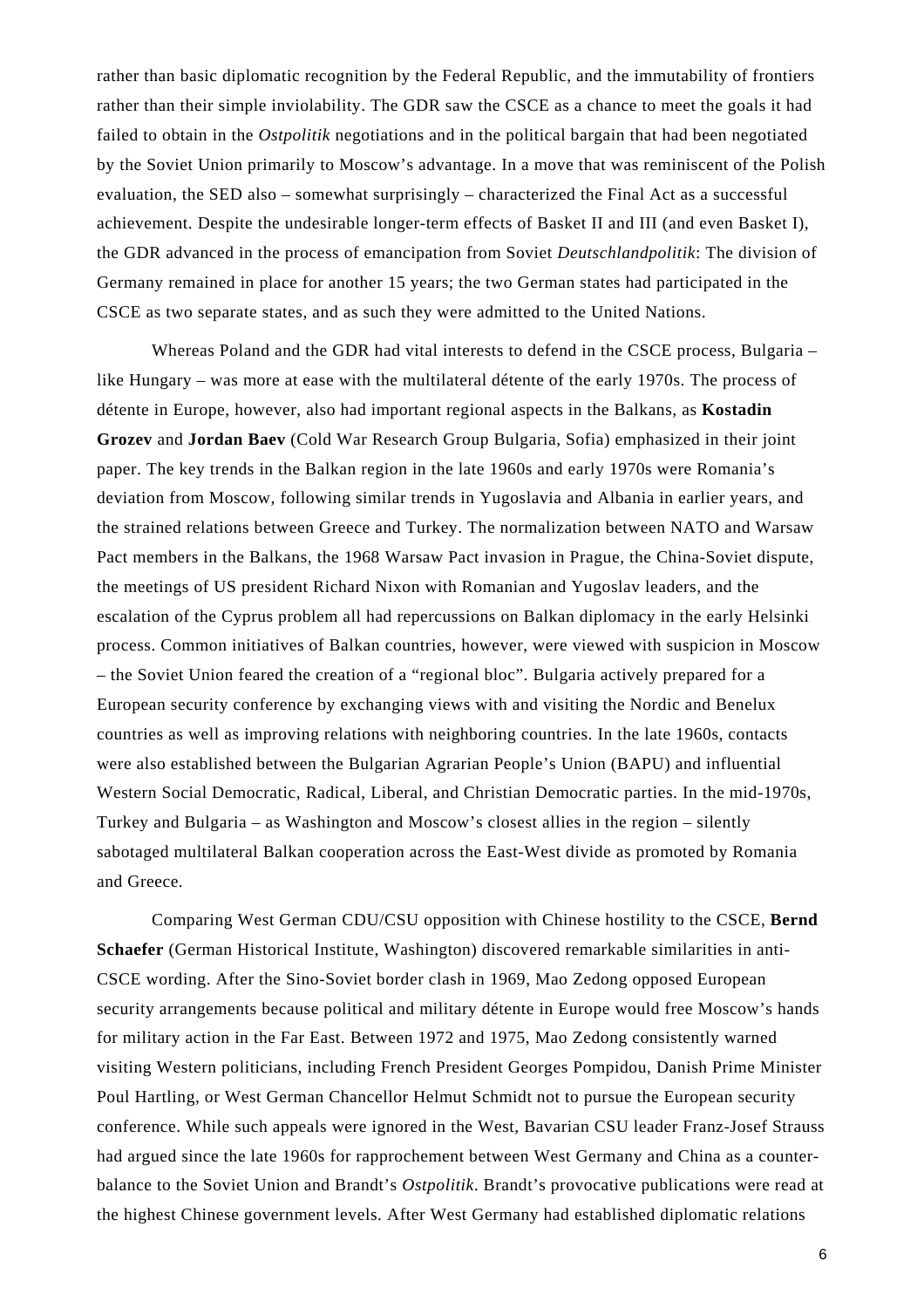with China in 1972, Strauss paid a spectacular 12-day visit to China in January 1975. He subsequently succeeded in uniting the CDU and CSU in voting against the Helsinki Final Act on 25 July 1975, and requested that Bonn not sign the agreement.

\* \* \* \* \*

Two panels dealt with **West European policies on the road to Helsinki**. Papers focused on the linkage between CSCE and MBFR, the role of the European Community and of West Germany, Britain, and France in particular, as well as on the individual but important contributions made by Italy and the Netherlands. **Helga Haftendorn** (Free University, Berlin) explored the genesis of MBFR and its link with the CSCE. NATO's "Reykjavik Signal" of June 1968 was primarily intended to send a strong signal to the public that the West intended to substantiate its ideas on détente after the landmark Harmel Report of December 1967. However, NATO was not ready to negotiate on the basis of the status quo or to put forward concrete disarmament proposals in 1969. Haftendorn described the cumbersome process both within the Brandt government and within NATO to solve the dilemma of developing a force reduction scheme that was negotiable without being disadvantageous to Western security. US interest in MBFR began after Senator Mansfield's call for unilateral troop cuts in May 1971. However, the Soviet Union was not ready to explore MBFR with NATO Secretary-General Brosio, as suggested by NATO in late 1971, but instead proposed that a special CSCE committee deal with MBFR. Despite West Germany's insistence on a linkage between MBFR and CSCE, US and French objections against such a link prevailed. In a secret deal in April and May 1972, Washington and Moscow agreed to deal with MBFR and CSCE separately. In Haftendorn's view, NATO members were unable to arrive at a common position on the substance and procedure of the MBFR negotiations, and once the US took an interest, Washington dominated and controlled the MBFR process (1973–86). Conventional force levels only became subject to negotiations once the East-West conflict had ended.

**Daniel Moeckli** (Center for Security Studies, Zurich) and **Ilaria Poggiolini** (University of Pavia) both scrutinized the impact of the European Community on the CSCE process. Moeckli argued that, first, the CSCE became a major catalyst for the rise of the EEC as an international actor with its own foreign and security policy, and that, second, the EC-Nine were a key driving force behind the expanding notion of security at the CSCE. For Moeckli, the EC-Nine passed their first major test of European foreign policy cooperation with excellence, as they were the actor group with the biggest impact on the outcome of the CSCE. Moeckli convincingly explained the shift in Western policy coordination of CSCE preparations from NATO to the European Community in 1972, emphasizing French and British opposition to a NATO lead, the decoupling of MBFR from CSCE, and the resistance of NATO members Greece, Turkey, and Portugal against human rights and free movement. While likewise praising EEC foreign policy coordination at the CSCE, **Ilaria Poggiolini's** analysis added two important aspects to Moeckli's contribution by revealing the transatlantic framework of EEC policy-making and highlighting the difficulties within the EC-Nine (and within the NATO-Fifteen) to speak with one voice. Rather than focusing on the "success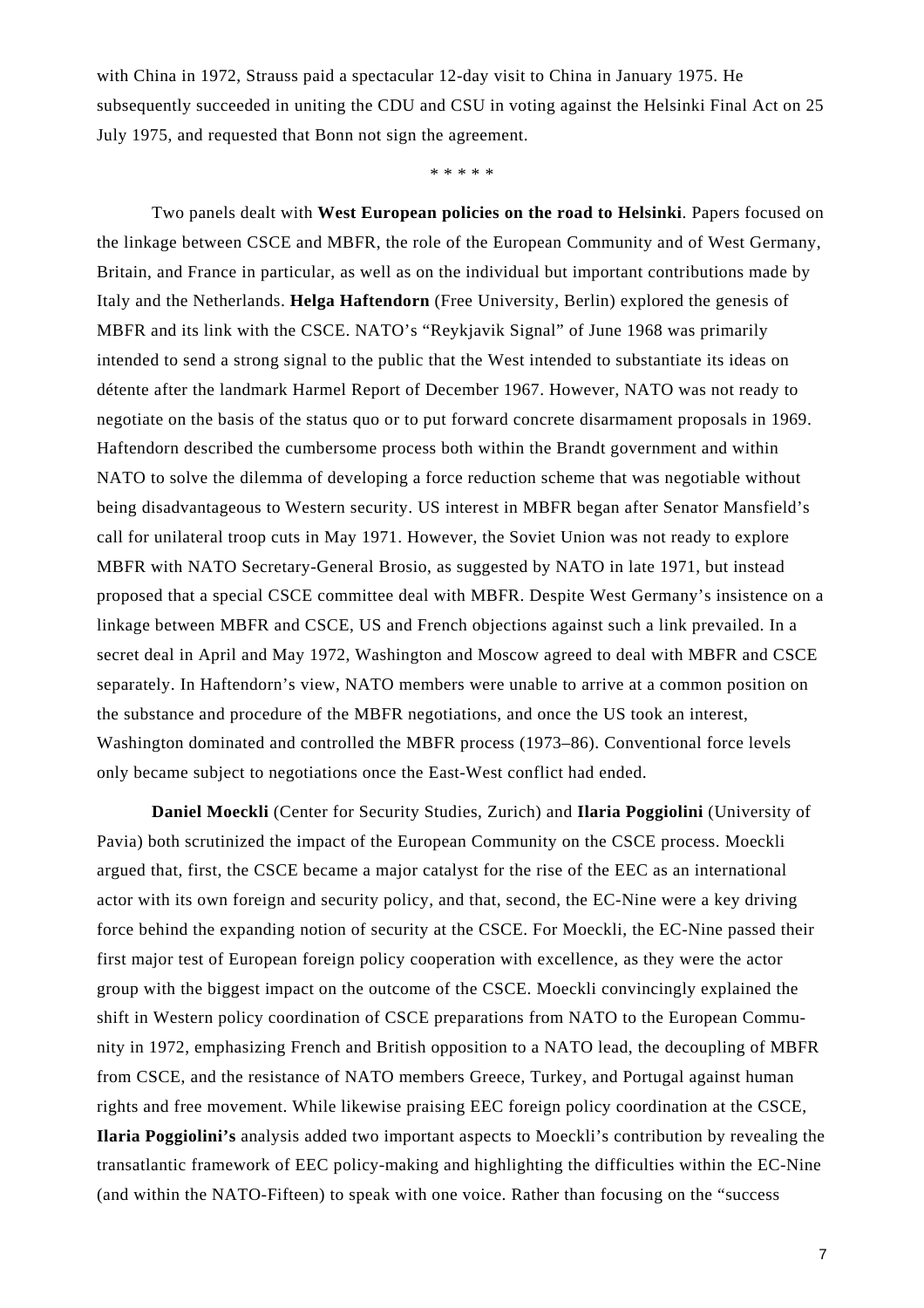story" of European Political Coordination in 1972–73, Poggiolini emphasized the signs of crisis and the weakening of intergovernmental foreign policy cooperation in 1974–75.

**Sandy Roupioz** (Fondation Nationale des Sciences Politiques, Paris) examined both the bilateral relations between Paris and Moscow and between Bonn and Moscow in 1965–69, and the triangle Paris–Bonn–Moscow in the multilateral preparations for a CSCE in 1969–72. Based on archival sources from Russia, France, and Germany, she analyzed the different positions of Paris and Bonn with regard to a European security conference. Early competition between French rapprochement with Moscow and West German *Ostpolitik*, Roupioz argued, enabled the Soviet Union to keep its project of a pan-European conference alive despite skepticism in Washington and London. France and West Germany thus played a key role in the preparation of the CSCE, because together with the Soviet Union, the three actors were able to interact, evolve, and counteract their proposals, either by confrontation or by complementary action. Moscow used the latent Franco-German rivalry at both the economic and the diplomatic levels. Roupioz analyzed how Moscow played on the differences between French enthusiasm to serve as a driving force in the preparations and Bonn's attempts to postpone the conference as long as the German question could not be settled. Among the examples of interactions within this triangle were France's agreement to a CSCE immediately after the new West German government had confirmed its *Ostpolitik* in 1969, and the bilateral "code of good conduct" negotiated between Paris and Moscow following Brandt's Crimean meeting with Brezhnev.

Re-emphasizing the importance of "soft politics" and stressing the offensive motives of the West in the promotion of respect for human rights in the CSCE process, **Floribert Baudet** (University of Utrecht) analyzed the goals and perceptions of Dutch CSCE policy. With its tough negotiating strategy, the Netherlands helped the West win crucial concessions from Moscow, for example with regard to the principle of self-determination. Baudet's analysis offered new insights into intra-NATO relations in the years of détente and into the role smaller NATO countries were able to play. While the influence of small countries during the Cold War was usually rather limited, the rules of the CSCE made their role interesting. As consensus was required, any country could block agreement – as demonstrated during the CSCE negotiations by Malta and Liechtenstein. Baudet's research showed that Dutch policy-makers, often supported by Italy and sometimes also by other countries, hoped to realize a vision of long-term security and were willing to jeopardize the fruits of short-term détente in order to attain such a goal. While the Dutch government was hesitant regarding détente and a European security conference up to the Dipoli talks and tried to slow down the enthusiasm of other Western countries in Dipoli, Italy was one of the early proponents of a pan-European conference, as Ambassador **Luigi Ferraris** (University of Rome III) emphasized in his paper, based on his personal experience in the Italian CSCE delegation. Despite initial skepticism within NATO, Italy had already supported the idea of a CSCE as early as 1966-67 and, according to Ferraris, the Soviet Union deliberately used the "Italian channel" to advance its conference idea in the West in the mid-1960s. The leading role of Italian parties in the so-called Eurocommunist camp, Italy's tradition of cordial relations with the Soviet bloc since the late 1950s,

8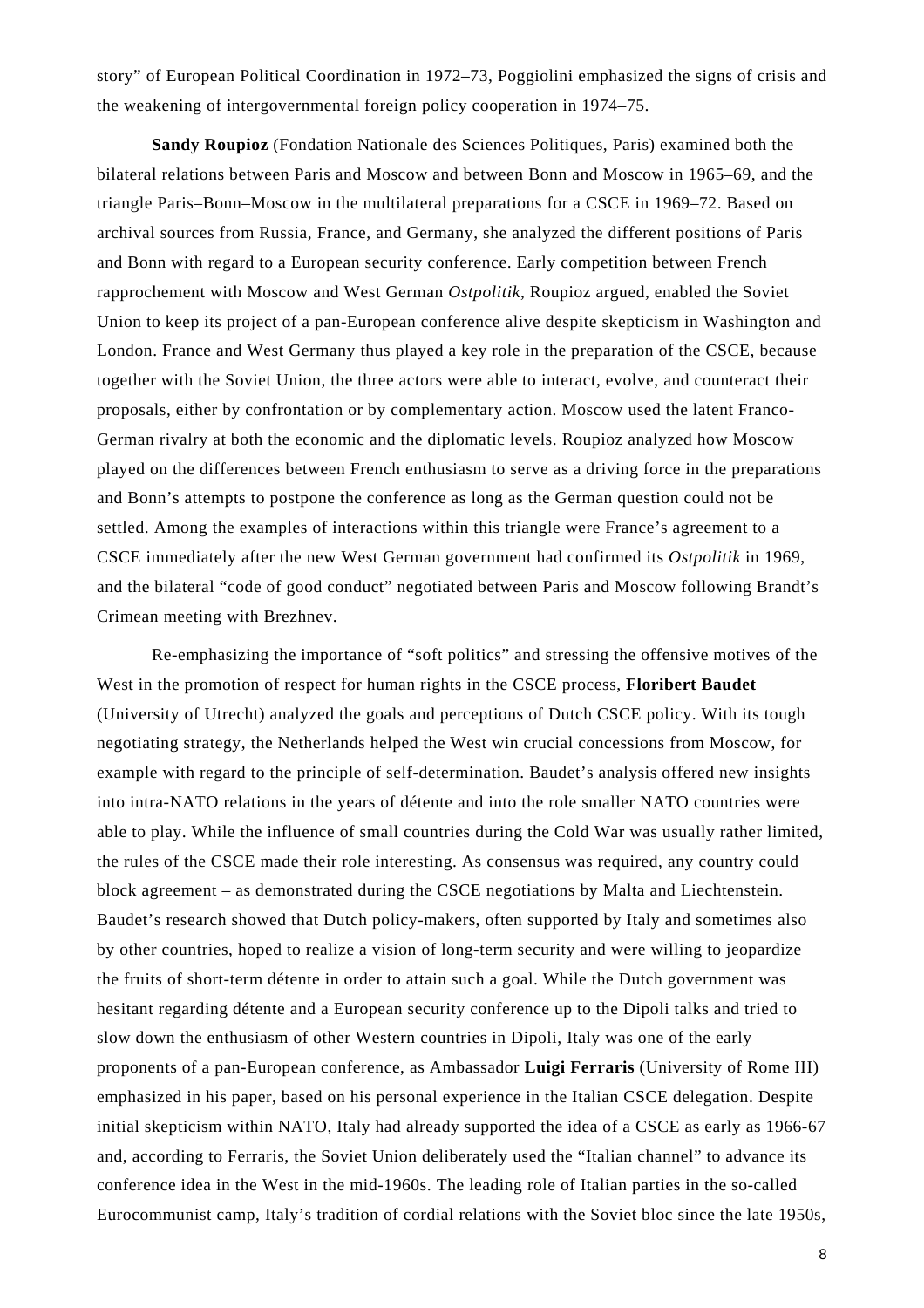and its early support for East-West détente made Italy a true believer in dialog with the Eastern bloc and an adherent of the CSCE. Ferraris claimed that from 1969 to 1971, Italy invented many of the core ideas of the later CSCE process in Dipoli and Geneva, including the definition of preconditions for a CSCE and the importance of the inclusion of free flow of information and movement of persons on the agenda.

\* \* \* \* \*

A further session, devoted to the **role of the neutrals in the CSCE process**, revealed considerable differences of expectations and policies among this less than homogenous group of small states. **Seppo Hentilä** (University of Helsinki), discussing the remarkable role of Finland in the CSCE process, made clear that in the first place, there was no cooperation among the neutrals in the CSCE process. In the beginning, the neutral states of Finland, Austria, and Switzerland in particular were even competitors. Hentilä explained that the Finnish initiative for a European security conference of May 1969 had been very much in the country's own interest: The goal was to reduce Soviet pressure on Finland to recognize both German states. Until 1973, Finland had recognized neither the Federal Republic of Germany nor the German Democratic Republic. At the outset, the Finns placed no high hopes on the conference and expected at best some kind of diplomatic tea party in Helsinki, as the head of the political department in the Finnish foreign ministry, Max Jakobson, put it in his memoirs. After the conference had moved from Dipoli near Helsinki to Geneva, the Finns' main interest was to ensure that the Final Act signing ceremony would be held in Helsinki. Similarly to Finland, both Austria and Switzerland initially had little hope for the success of the CSCE. Nevertheless, the CSCE enabled both Alpine states to play a bigger international role than their neutrality had heretofore allowed, as **Thomas Fischer** (Austrian Defense Academy, Vienna) maintained, based on his comparative research on the Austrian and Swiss CSCE efforts. The key figures were ambassadors Edouard Brunner on the Swiss side and Franz Ceska on the Austrian side. Yet it was not until the 1980s that Austrian-Swiss cooperation became a permanent element in the CSCE framework. Indeed, the formation of the Neutrals and Nonaligned (NNA) group was by no means a matter of course. At the beginning of the process, the neutrals held differing views on the conference, on détente, and on security in Europe; and the idea of countries acting individually in the international arena, rather than as part of blocs, was still very strong. The NNA group was only institutionalized in February 1974 and was clearly a product of the Cold War constellation rather than cooperation by design. Teaming up was a simple, though uncertain necessity, Fischer concluded. **Christian Nünlist** (Center for Security Studies, ETH Zürich) contrasted the "traditional" Swiss view on Swiss CSCE policy in 1969-1975 with an international perspective based on evidence from archives in the US, Britain, and Germany. The customary view holds that besides acting as host country, Switzerland promoted its own interests and initiatives in Dipoli and Geneva – such as the controversial plan for a system of peaceful settlement of disputes – without being affected by a conflict of interests. From an international perspective, Nünlist maintained, a more ambivalent Swiss role in the CSCE emerges. Mainly, Western praise for the Swiss performance in Dipoli was replaced by irritation over the Swiss role in

9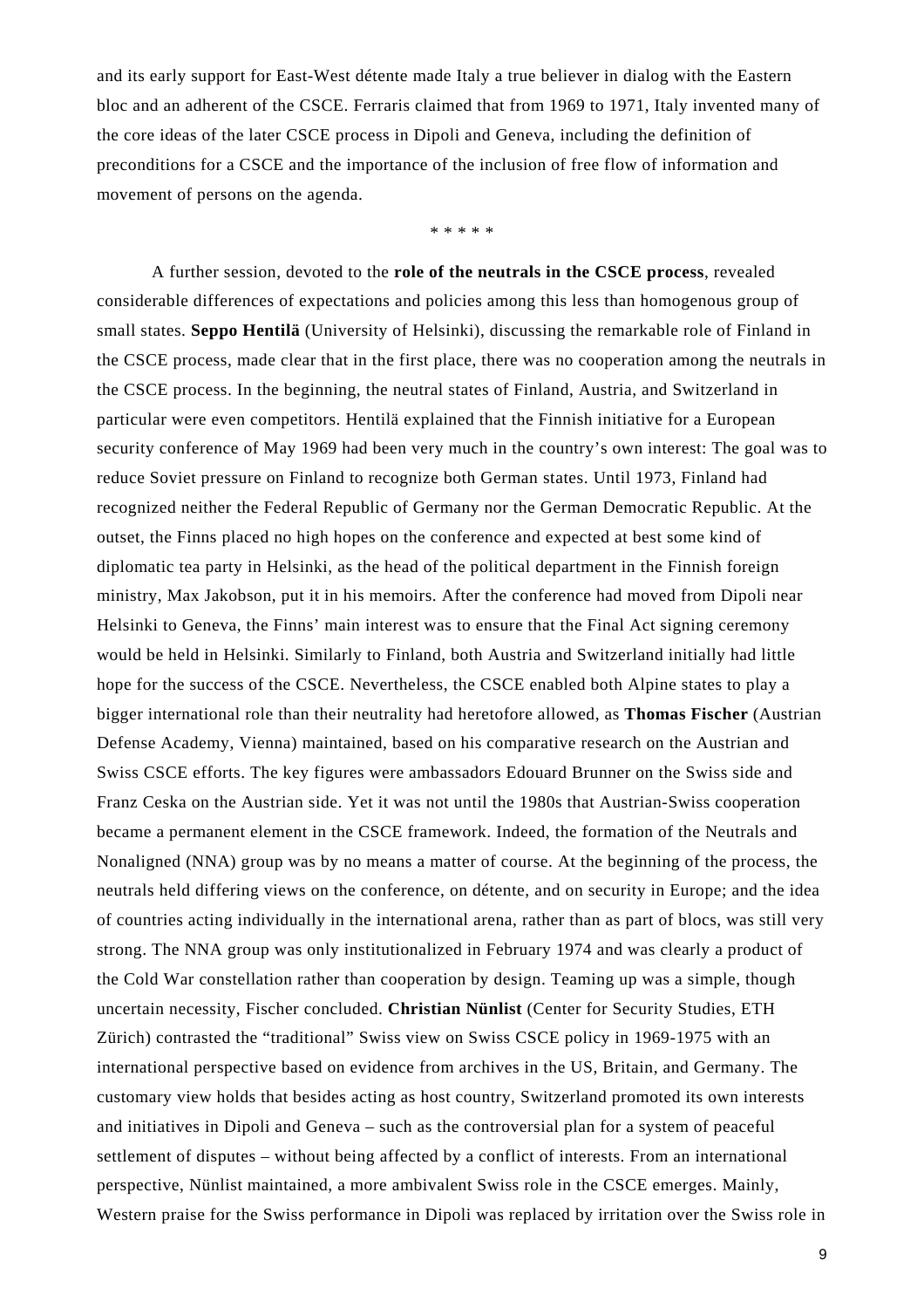Geneva, where the Swiss reputation was not that of an "impartial host". Also, Switzerland's insistence on its arbitration proposal in Geneva was registered with indignation among NATO states. Nevertheless, the Swiss impact on the CSCE process (including the right to neutrality in the Final Act and the agreement on follow-up conferences) clearly transcended the country's size. In the first place, this was due to the personalities in charge. In the discussion, Ambassador Brunner added that the question of the CSCE venue had been determined by the German issue – both Bonn and East Berlin had to be represented at the same diplomatic level at the conference venue, which was true for Helsinki and the UN in Geneva (but not Berne or any other capital in East and West).

\* \* \* \* \*

Two papers focused on the **economic aspects of détente and on Basket II** of the CSCE process. **Juhana Aunesluoma** (University of Helsinki) reviewed the thin historiography on the "illfated stepchild" of the CSCE (Victor-Yves Ghebali) and the "empty basket" (Marie Lavigne) and agreed, based on existing literature and published sources, that the second basket turned out to be the most meager in terms of actual impact and substance. He emphasized that in general, the East suggested universal principles, whereas the West put forward particular practical measures such as better hotel facilities for businessmen. Throughout the Dipoli and Geneva phases, the Soviet position was less tough than anticipated by the West, apparently since Moscow did not want to complicate the all-important negotiations in Basket I. Basket II negotiations in Geneva differed from Basket I and III, as they were mainly conduced by economic experts who knew each other fairly well from other occasions, in particular from economic talks conducted in the UN Economic Commission for Europe (ECE), which had been founded in 1947. Aunesluoma argued that in strictly economic terms, the CSCE achieved very little. In line with a major Western goal, however, the West managed to extract concessions in the form of making economic information and facilities more readily available in the East, while making hardly any real concessions itself. As Aunesluoma proposed, archival research and interviews with CSCE diplomats would be needed to complement these preliminary results.

**Duccio Basosi** (University of Florence) discussed the hitherto unexplored links between the Helsinki summit of July–August 1975 and the restricted "Economic Summit" at Rambouillet five months later – the very first of the so-called G6 (later, G7 and G8) summits. Basosi analyzed the connections between the two summits that, he argued, were instrumental for the reconstruction of Western unity in the troubled 1970s from a US perspective. His analysis of transatlantic relations, emphasizing its economic aspects, illuminated both the "worst crisis" in the Western alliance in the early 1970s – after Nixon's unilateral "dollar shock" of August 1971 – and the overcoming of the US-Western European rivalry in 1975 through revitalized US leadership, a rivalry that had also led to "sharp differences" among Washington and Western Europeans during the CSCE negotiations. As Basosi argued, economic instability even brought Western European countries including France back into the arms of the US in 1975.

\* \* \* \* \*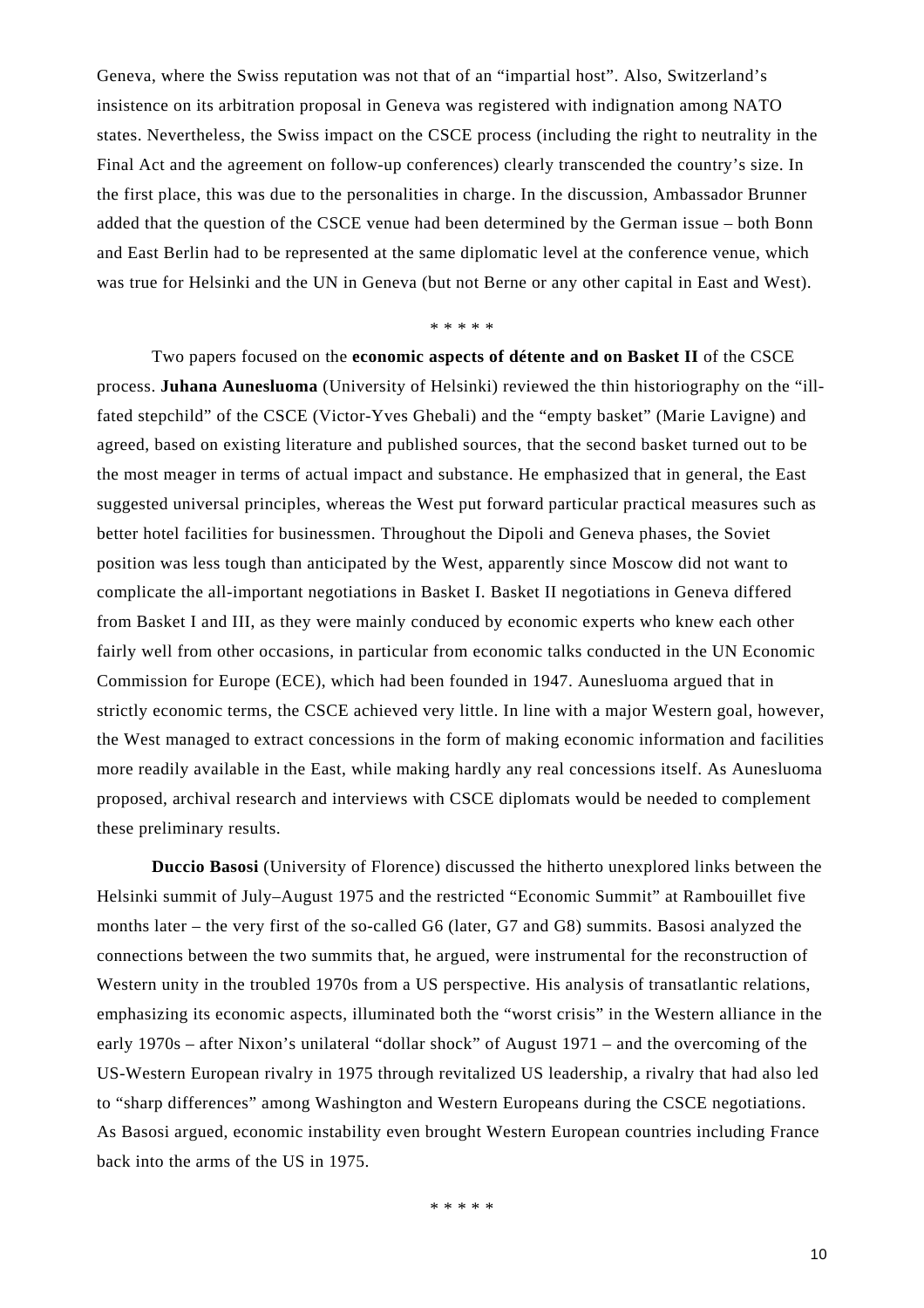The **German Question as related to the CSCE** was the focus of the last scholarly conference session. **Gottfried Niedhart** (University of Mannheim) first discussed the underlying assumptions of *Ostpolitik* as formulated by Egon Bahr, saying that the Soviet Union sought to legalize the status quo, whereas the German goal was to overcome it. Once the FRG-GDR Treaty of Moscow had been signed in 1973, West German preparatory work for the multilateral CSCE started. The West German delegation soon placed emphasis on the fact that the peaceful change of borders was vital and, ultimately, the precondition for West Germany signing a final agreement. In 1974, when the issue of inviolability of frontiers was agreed upon in the CSCE, Bonn's tough position was regarded as oversensitive and an embarrassment in the US. Yet Washington could not discard Bonn as one of its most important allies, and eventually promoted an agreement including provisions for the peaceful change of borders. In conclusion, Niedhart made the case that stability – namely, acceptance of the status quo – was an essential precondition for change. In the short term, security depended on stability, while in the long run, it depended on change. **Oliver Bange** (University of Mannheim) looked at the security side of *Ostpolitik* with a strong focus on the "Grand Design" of Foreign Minister Willy Brandt and Egon Bahr towards a European security system as defined in 1966-69. Bahr, head of the planning section in Bonn's Foreign Office, had not invented *Ostpolitik*, but made it operational, Bange maintained. The concept had originated with the SPD, FDP, and to a certain degree with the CDU. Indeed, it was the existence of a well-prepared concept that made the departure towards a new foreign policy possible under the first Brandt government beginning in 1969. The "theoretical blueprint" was then implemented in a cumbersome domestic process in the context of CSCE and MBFR. By summer 1972, the FRG had assumed a central role in the preparation, negotiation, and final success of the CSCE and succeeded in inserting into the CSCE proceedings those elements of its *Ostpolitik* that had been declared essential for the future course of transformation and security in Europe, culminating in the 1975 agreement of Washington and Moscow to include an option for peaceful change of borders in Europe in the Final Act. **Petri Hakkarainen** (Oxford University) also discussed the years 1969-72 as the true roots of the European security system. The pre-Dipoli phase of the CSCE provided the FRG with unprecedented opportunities to make use of the multilateral mechanisms to promote its national interests. These interests were twofold. First, from an instrumental angle, the Brandt government attempted to link Bonn's participation in the CSCE with concessions from the Warsaw Pact countries in bilateral negotiations and with its *Deutschlandpolitik*. Substantively, Bonn used the CSCE to promote its interests regarding the European peace order. While it had initially been reluctant to engage in the multilateral conference process before the goals of *Ostpolitik* were achieved, the Brandt government was interested in influencing the CSCE agenda from the very beginning. Ultimately, linkage policy was given up rather easily, and yet giving attention to the substantial issues such as freer movement paid off. Departing from the literature and partly from the speakers preceding him, Hakkarainen concluded that Bonn's *Ostpolitik* and *Westpolitik* were intertwined with the CSCE from the very beginning.

\* \* \* \* \*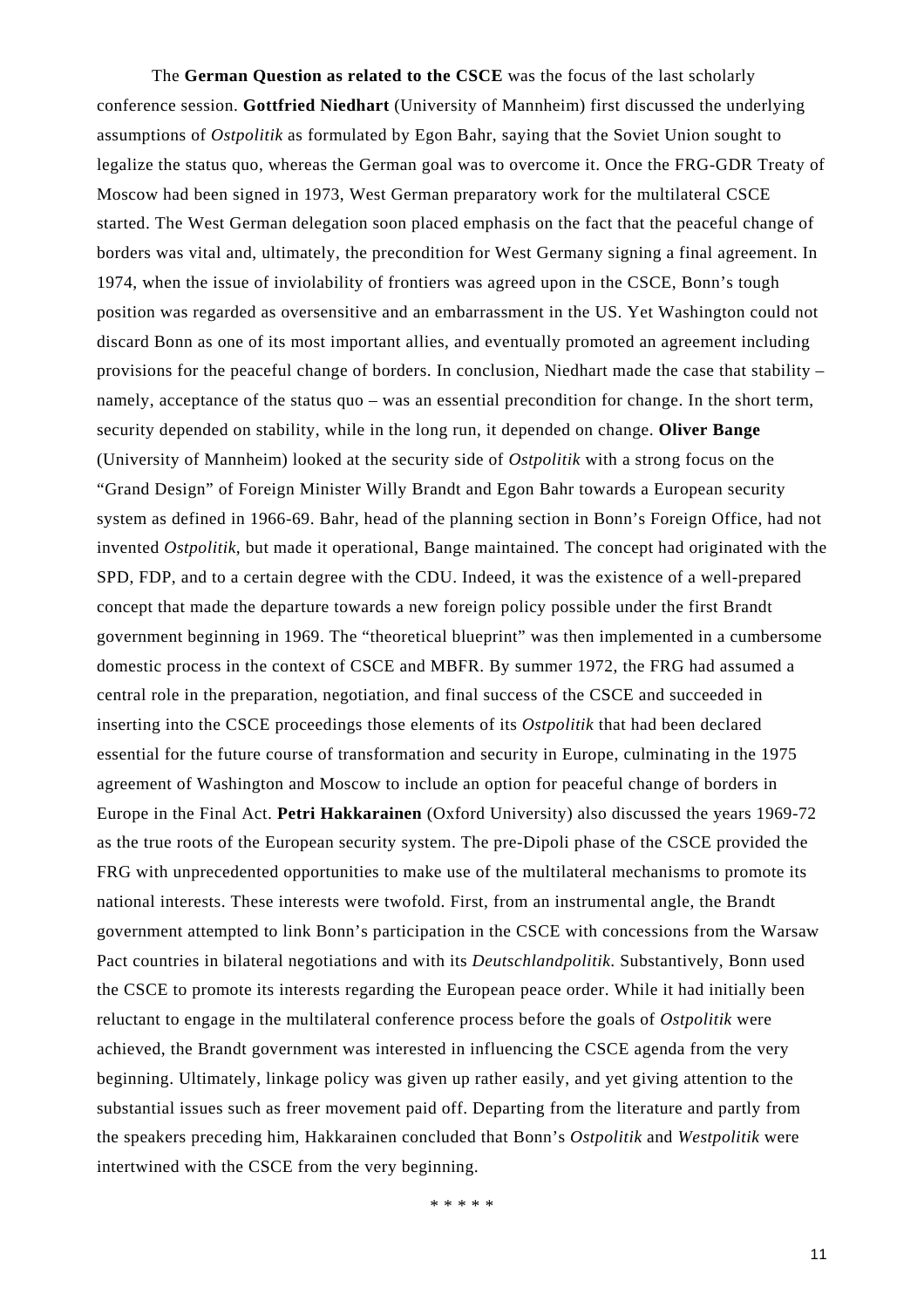A four-hour oral history roundtable, moderated by **Jeremi Suri**, returned to the controversies raised in academic papers and during discussion. Amb. **John Maresca** (United States) emphasized the advantages of the relatively passive approach of the US. The US delegation kept a low profile during the official 35-nation negotiations, but members of other delegations approached the US bilaterally. Maresca sought to convince the conference participants that US passivity had been a conscious decision made by US head of delegation George Vest. Since a US push for Basket III would have led to Soviet resistance and killed off certain negotiation items, the US let nonthreatening powers such as the Netherlands or Denmark propose and fight for Basket III. However, Maresca was evasive on the crucial point of whether the US had communicated such a strategy to its Western European allies. Sir **Crispin Tickell** (United Kingdom) reminded the scholars that at the time, many contemporaries regarded the CSCE as a Soviet vehicle aimed at enticing the United States to withdraw from Europe. Tickell's duty in the London Foreign Office, therefore, was first of all to convince the British government that the CSCE was an opportunity rather than a trap. Amb. **Jacques Andréani** (France) recalled that the CSCE was a new experience for East-West diplomacy, with 35 delegations living and working together for almost three years in Helsinki and Geneva. Several former delegation members, including Brunner, Andréani, Ecobescu, and Bock, emphasized that they had written their own instructions, as the subject was "too complex for their foreign ministers or ministries" (Andréani). Representing the view from the capitals, **Tickell** clarified that in the British case, the CSCE delegation clearly had to operate within limits and that the Foreign Office coordinated the instructions to the British CSCE delegation with instructions to other delegations – for example, the MBFR negotiations team – as well as to the NATO Mission. **Hans-Jörg Renk** (Switzerland) differentiated between the Dipoli and the Geneva stage. While the small Swiss delegation made Swiss CSCE policy in Dipoli almost on their own, more experts and bureaucrats became involved as the complexity of the negotiations increased during the Geneva stage.

In an intriguing comment on relations between Moscow and its Warsaw Pact allies at the outset of the Dipoli talks, Amb. **Nicolae Ecobescu** (Romania) recalled a secret meeting of the Warsaw Pact foreign ministers in Moscow around 12 November 1972. In a bilateral meeting between Ecobescu and Mendelevich, head of the Soviet Dipoli delegation, Mendelevich explained that the procedure in Dipoli would follow the traditional model of disarmament negotiations, i.e. bloc-to-bloc talks with the US and the Soviet Union as leaders of NATO and the Warsaw Pact. The Romanian leadership opposed such a procedure and decided to arrive in Helsinki two days in advance of the USSR. At an ambassadorial meeting of all participating countries, Romania then proposed to table draft rules of procedures as the very first official CSCE document. When Finnish chair Richard Tötterman avoided the issue, the Romanian delegation threatened to complain in the plenary session unless the Romanian document was registered as CSCE Working Document No. 1. Finally, the Romanian rules were adopted with only small changes.

The panelists also debated the impact of other events on the CSCE process. They agreed that while, for example, the "Solzhenitsyn affair" or the crises in Cyprus and the Middle East did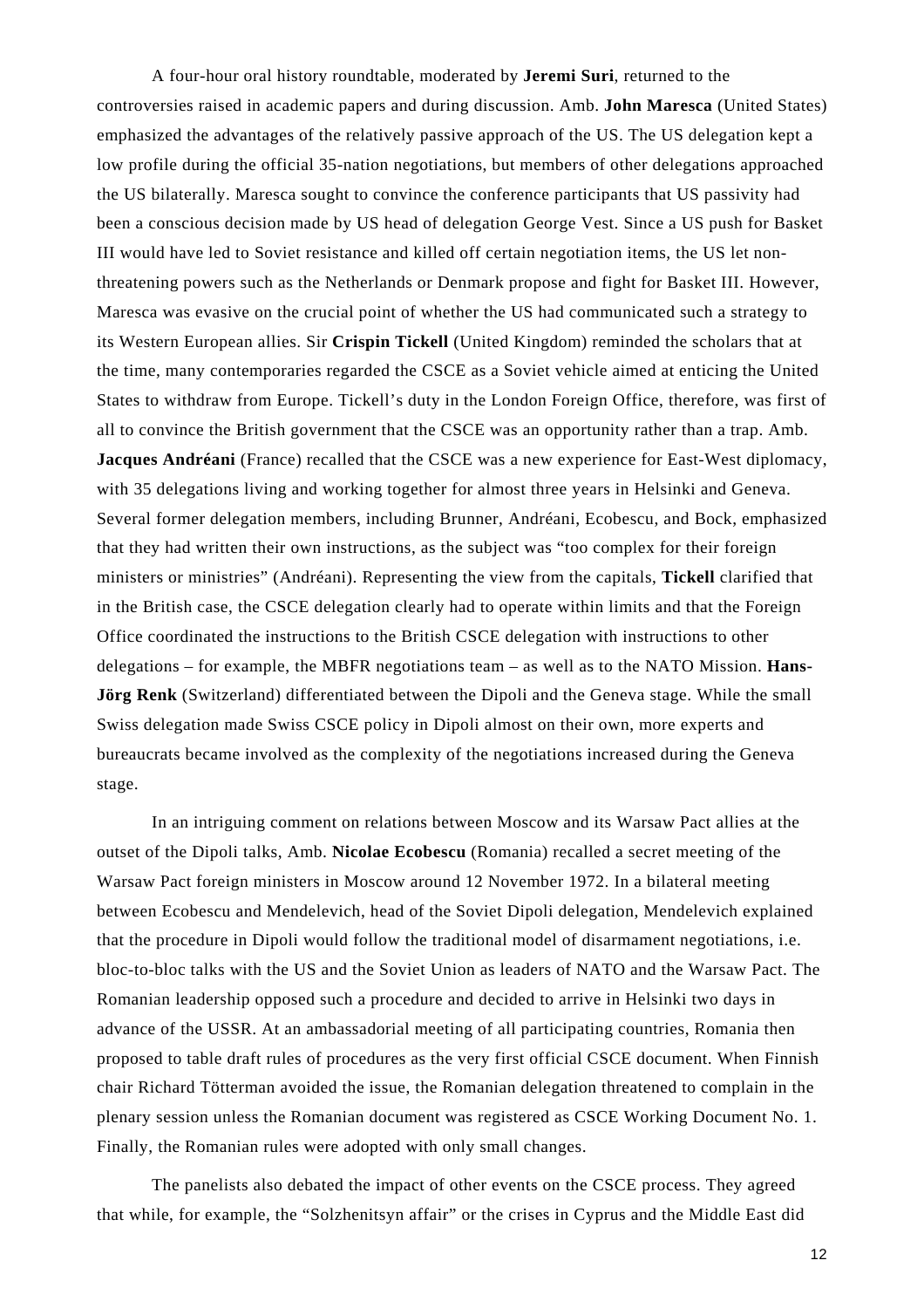not enter official multilateral discussions, they clearly affected the atmosphere in Geneva. Amb. **Yuri Kashlev** (Russia) pointed out the very important impact of China on the talks in 1975. After the serious deterioration in Sino-Soviet relations, the Soviets wanted to have their hands free in the West and were ready for major concessions in the CSCE negotiations. Debating "missed opportunities" and personal regrets, **Andréani** felt that he would have preferred the commitments in Basket III to be conventions rather than mere recommendations. Amb. **Siegfried Bock** (former GDR) emphasized that he did not regret the outcome of the CSCE process, although it contributed significantly to the collapse of the regime in his country. However, he argued that longer deliberations in the concluding stage might have produced a more balanced result. He regretted several contradictions within the principles in Basket I and made the point that more extensive debates on Basket IV and the inclusion of further concrete tasks in the Helsinki Final Act might have prevented many of the problems in the follow-up conferences in Belgrade and Madrid. Asked about the role of public pressure on the negotiations, participants agreed that up to 1975, the press had not been interested in the topic and rarely reported about it. **Renk** added that the move from Helsinki, where the media were not present, to Geneva caused somewhat increased public interest, since more journalists were accredited to the UN. The Swiss hosts therefore set up weekly press briefings.

\* \* \* \* \*

 The concluding keynote address by **Vojtech Mastny** summarized new perspectives on the CSCE and added the important long-term view of the Helsinki Final Act's legacy. Mastny emphasized that we now know much more about the viewpoints of Eastern European countries. While their strategies and tactics during the preparations and the actual talks in Dipoli and Geneva can be traced in Eastern European archives, the evolution of the Soviet Union's position in the early 1970s appears much less clear. Why did Moscow allow the West – and the European Community in particular – to take the initiative in Dipoli and set the agenda for the original Soviet idea? In retrospect, it was clearly the EEC that most dominantly shaped the CSCE process. The Western European states successfully fought for an open-ended document, they created the hope for a united rather than a divided Europe, and West European values influenced perceptions of security and the practice of security in the mid-1970s, including the important humanization of security (Daniel Thomas).

According to Mastny, it is still difficult to establish a direct link between the 1975 Helsinki Final Act and the collapse of Communism. But Mastny, in agreement with Rotfeld's introductory keynote speech, saw a clear connection between the CSCE process and the way in which the Cold War ended – i.e., non-violently. What were the most important changes in the Cold War after 1975? Mastny *first* emphasized the importance of pressure from below and the reorientation of US policy on Eastern Europe under the Carter administration. Previous US administrations had aimed at driving a wedge between Moscow and its Warsaw Pact allies. After 1975, Washington tried to encourage domestic change and concentrated on Poland and Hungary rather than on Warsaw Pact maverick Romania. *Second*, the CSCE's military aspects, the voluntary confidence-building